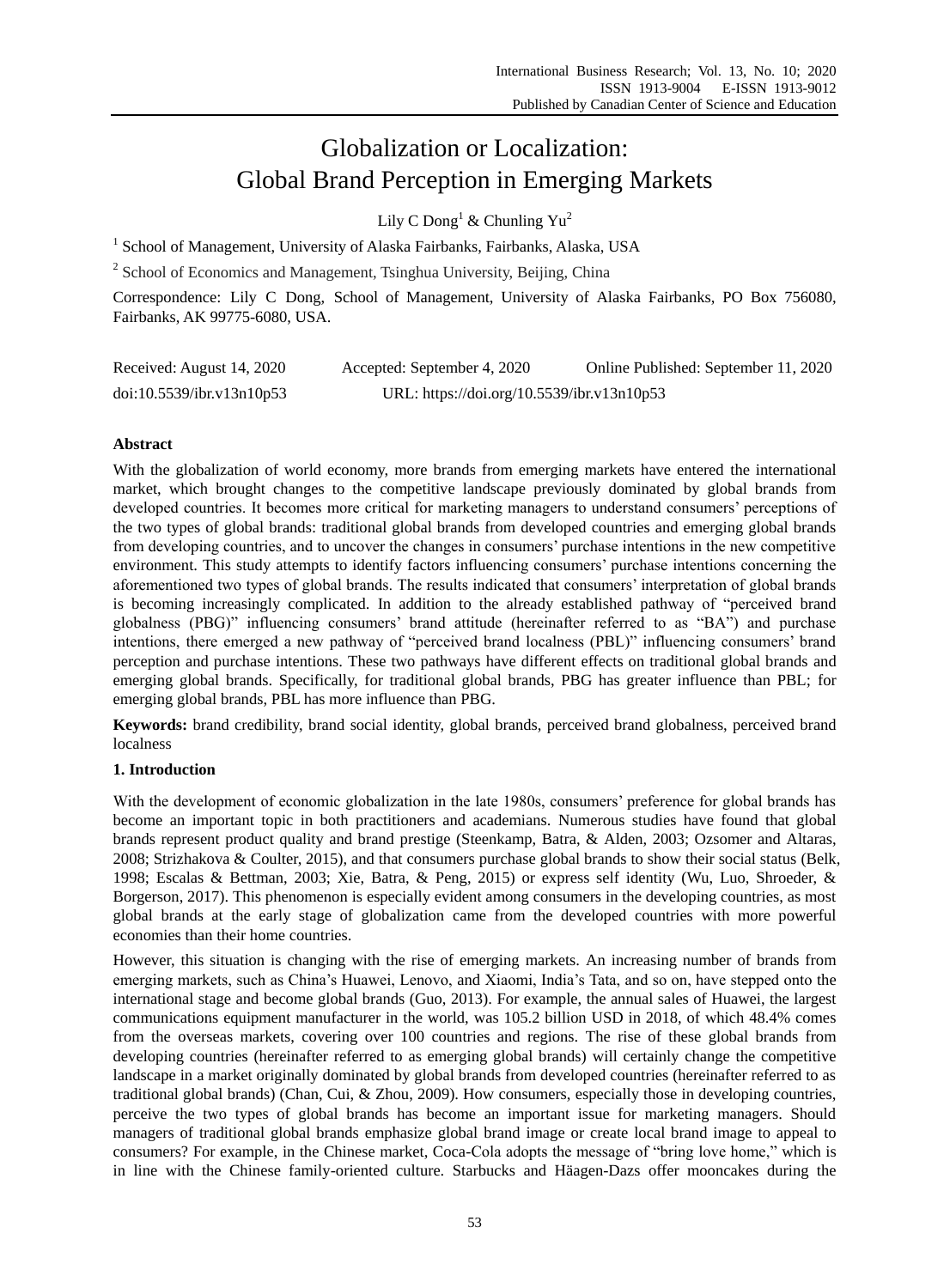Mid-Autumn Festival, consistent with Chinese customs. Are these tactics more effective than establishing a global brand image? Should managers of emerging global brands follow in the steps of traditional global brands to establish "perceived brand globalness (PBG)" or cater to the rising national pride of domestic consumers and build local brand images (Dimofte, Johansson, & Ronkainen, 2008). The evolution of global competition has inspired us to revisit old questions. How do consumers perceive global brands in a changing competitive environment? Which strategy is more effective for multinational corporations: globalization or localization?

This study takes consumers in China, the world's largest emerging market, as its research subject. It analyzes their perceptions of traditional global brands and emerging global brands, and identifies key factors influencing their purchase intentions. This paper contributes to the literature in three aspects. First, we study consumers' perceptions of global brands while taking into consideration of their country of origin, which provides a more wholesome picture of global brands. Specifically, we divide global brands into traditional global brands from the developed countries and emerging global brands from the developing countries, so as to better understand the evolution of consumers' perceptions about global brands during different stages of economic globalization process. Therefore, we are able to capture the dynamic development and contrast of global brands which can provide new insights on consumers' evolving relationships and attitudes toward global brands. In addition, it responds to the call for studies of global brands from different country of origin from prior literature (i.e., Balabanis & Diamantopoulos, 2011).

Second, this paper expands and enriches our understanding of brand social identity theory in the context of globalization by discovering subconcepts of global identity (GI) and local identity (LI), which complements the existing literature on brand social identity. We also investigate global brand perception by uncovering the psychological variables of consumers by analyzing consumers' brand perceptions from the perspective of brand social identity. Previous research of branding and its psychological influence on consumers was limited to the more general and ambiguous concept of consumer identity. Our paper attempts to dissect this concept in more details by incorporating the influence of global brands. We further divide the concept of consumers' social identity into global identiy which is recognized globally, local identiy which is receognized locally, and then analyze how they are affected by brand globalization and localization. Our research complements the literature on brand social identity by studying its formation and connotation during the dynamic globalization process.

Third, this study offers new interpretation on influencing factors on global brand attitudes. For traditional global brands from developed countries, brand credibility has the highest impact on brand attitudes, accounting for 67.3% of difference in attitude; for emerging global brands from host country, local identity has the highest impact, accounting for 70.8% of difference in consumers' brand attitude. Therefore, it can be concluded that for traditional global brands, "hard" factors like product quality and brand credibility plays a more important role in influencing brand attitudes, whereas for emerging global brands from developing countries, "soft" factors such as consumers' local identity play a more important role.

Lastly, we offer new understanding of the trends in competitive environment in the emerging market. Research on emerging markets, including consumers' perception of global brands, the changing connotation of global brands – both traditional global brands from developed countries and emerging global brands from developing countries, demonstrates the dynamic competition between the two types of global brands during the transitioning process of emerging markets. This research is particularly important as the size of customer base is growing in emerging markets who accounts for an increasing portion of sales of global brands. The results of this study can be helpful to brand managers by offering implications when comtemplating brand strategies in emerging markets.

#### **2. Theoretical Framework and Hypotheses**

Researchers and practitioners have found brands to be a powerful tool for differentiating a product among competitors, signaling quality of products, hence creating competitive advantages for the company in the market. From consumers' perspective, brands can help reduce search time, mitigate risk, and provide psychological reinformcement and social acceptance (Clow & Baack, 2016; Keller, 2013; Wu et al., 2017). Managing a company's brand image is an important component of the overall marketing strategy.

More recent research studies have explored how brands function in the context of global market. To further complicate the competition brandscape, there are both traditional and newer global brands, with the later emerging in developing countries and markets. How do consumers in those countries perceive the old/traditional global brands from foreign developed countries as compared to the locally produced, new/emerging global brands? Do the consumers in emerging markets treat the two types of global brands differently? If yes, what factors would influence the perception and purchase intentions when it comes to choosing between the two? We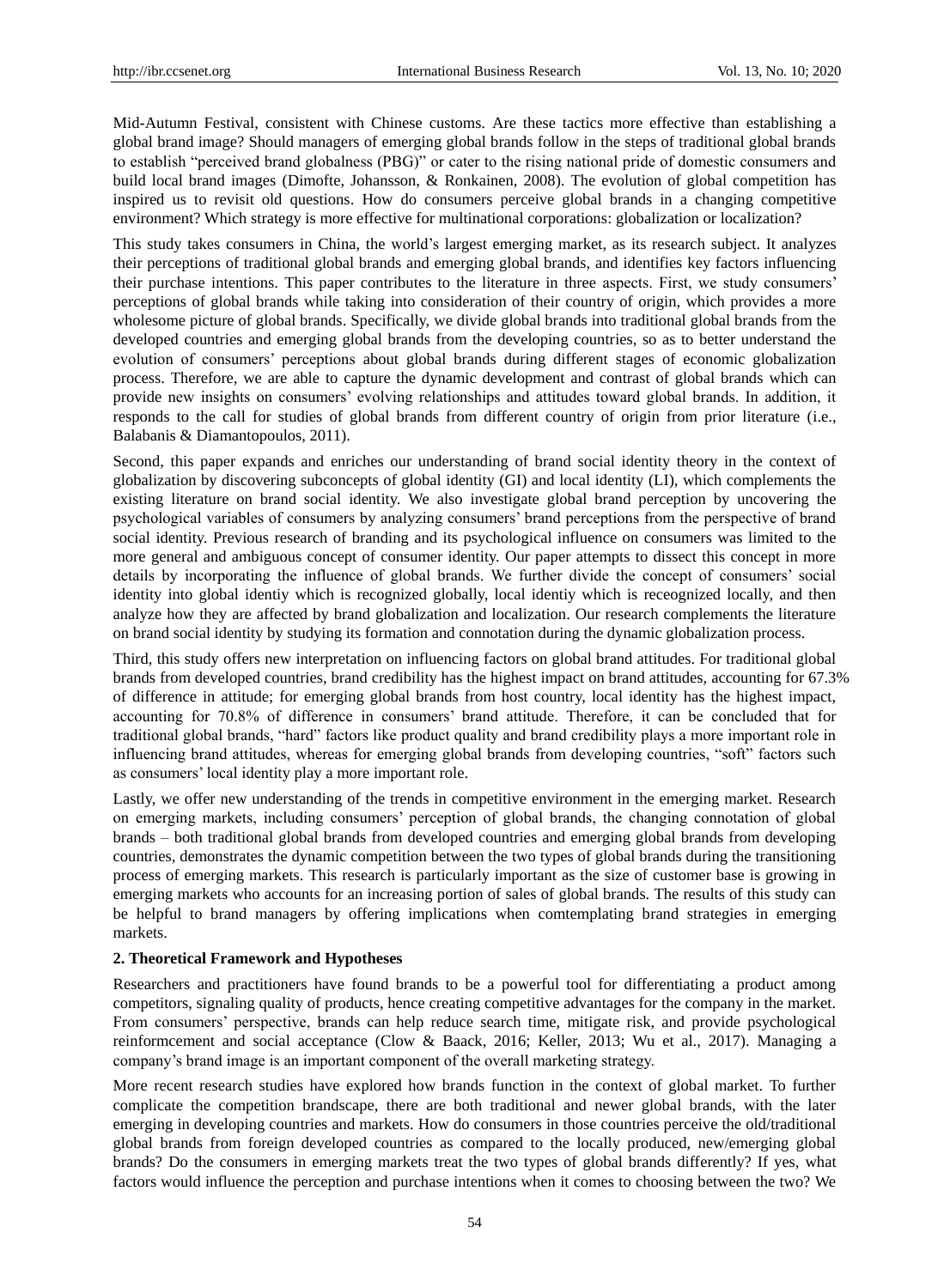believe answers to these questions will be helpful for managers of both traditional and emerging global brands.

Brands can reduce risk and enhance image for consuemrs during their purchase decision process. On one hand, a credible brand can lower consumers' perceived risk and information processing cost, and increase perceived value (Erdem & Swait, 1998; Erdem, Swait, & Valenzuela, 2006; Hauser & Wernerfelt, 1990). On the other hand, a consumer buys a brand not only because of product quality and features but also because the brand reflects his/her current or ideal self. Research based on social identity theory has indicated that consumers purchase specific brands, in part, to enhance this self-concept (Escalas & Bettman, 2005; Berger & Heath, 2007; Guzmán & Paswan, 2009). This study analyzes the impact of PBG and "perceived brand localness (PBL)" on consumers' brand credibility and brand social identity, and consequently on their brand attitude (BA) and purchase intention.

## *2.1 Brand Credibility and Perceived Brand Globalness/Perceived Brand Localness*

Brand credibility refers to the extent to which consumers rely on a product's brand to determine its functionality and quality, which depends on a firm's willingness and ability to meet its commitments (Erdem & Swait, 2004). A firm can communicate brand credibility through investing more resources in a brand, fulfilling a brand's commitments, and demonstrating a firm's long-term support for a brand.

Brand credibility is the believability of the product information contained in a brand (Erdem, Swait & Valenzuela, 2006). Perceived brand globalness (PBG) and perceived brand localness (PBL) both impact brand credibility among consumers (Özsomer & Altaras, 2008; Xie et al., 2015). PBG represents strength and exoticness, and excitement, while PBL signals tradition, authenticity, and a down-to-earth style (Dimofte et al., 2008; Schuiling & Kapferer, 2004).

When a brand has high PBG and is considered widely accepted by consumers worldwide, consumers will view this brand more credible. Global brands with high brand awareness in many markets can quickly gain brand credibility in a new market. Based on signaling theory and brand credibility, Özsomer & Altaras (2008) posited that brand credibility explains why PBG can influence perceived brand quality and reputation, revealing consumers' psychological process of accepting global brands. When consumers believe a global brand possesses higher quality and prestige, they will place more trust in and have a more positive attitude toward these brands. The path of enhancing brand credibility through the perception of quality and prestige, is based on consumers' rational processing of brand information or historical knowledge (Clow & Baack 2016). Thus, we propose the following hypothesis:

H1: PBG has a positive impact on brand credibility for both traditional global brands and emerging global brands.

Prior research has treated PBG and PBL as two entirely different variables, and has rarely investigated them in the same brand simultaneously. However, as more and more local brands from emerging markets enter the international stage and become global brands, while an increasing number of traditional global brands adopt localization strategies in host country markets, both PBG and PBL can be manifested in the same brand more frequently. In other words, a brand can simultaneously possess a highly globalized image and highly localized image. Strizhakova & Coulter (2015) revealed that, in today's business environment, as global brands' sense of novelty weakens, consumer needs are becoming increasingly rational. Many consumers may prefer brands with a high degree of localization because these brands better satisfy their needs or give them a touch of authentic local culture.

Findings from existing research (Steenkamp et al., 2003; Strizhakova & Coulter, 2015) indicate that consumers not only enjoy the perceived high quality and prestigious reputation represented by global brands, they also like the local elements embedded in the global brands, namely, "local icon" (Steenkamp et al., 2003). Those global brands containing local elements can better satisfy consumers' needs to identify with local cultures as well as entice deeper trust from consumers.

Take the Chinese consumers for example, global brands from the developed countries adopt localization strategies in China to appeal more to their needs, while emerging global brands can gain acceptance from consumers more easily because they are considered representative of local enterprises. Accordingly, brand localization can enhance consumers' level of satisfaction regarding specific demands, hence strengthen brand credibility. Therefore, we propose the following hypothesis:

H2: PBL has a positive effect on brand credibility for both traditional global brands and emerging global brands.

*2.2 Brand Social Identity and Perceived Brand Globalness/Perceived Brand Localness*

Brand social identity theory holds that consumers look to brands for status, personality, and sense of belonging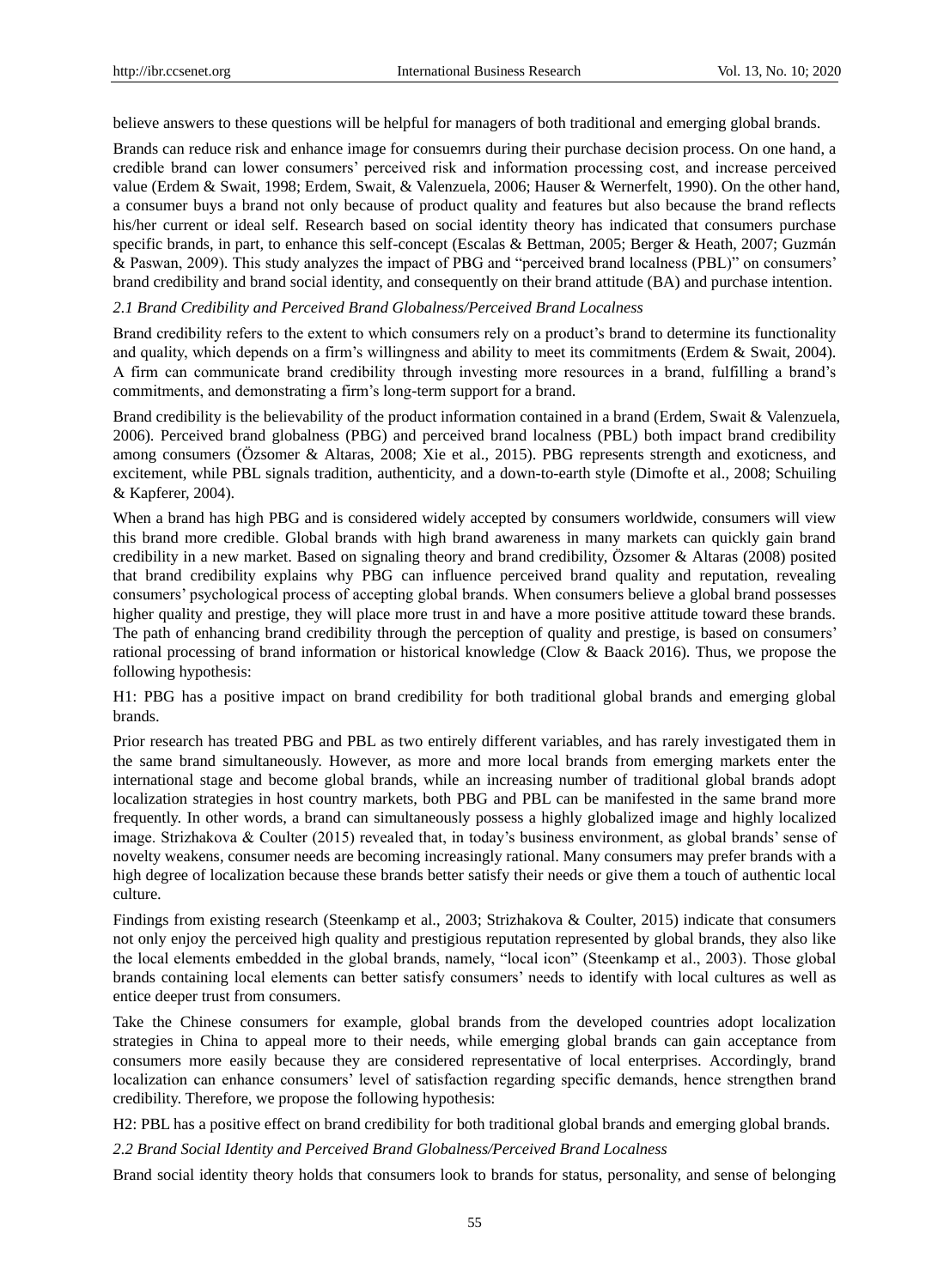(Escalas & Bettman, 2003, 2005; Han, Nunes, & Drèze, 2010), often considering these aspects as a form of personal identity (Fischer, Völckner, & Sattler, 2010; Wu et al., 2017). A brand's social identity is a critical influencing factor on consumers' brand choices. Through purchasing and using the brands consistent with their personal identity, consumers express themselves and show others who they are and who they want to be (Belk, 1998; Batra, Ahuvia, & Bagozzi, 2012; Escalas & Bettman, 2003).

Zhang & Khare (2009) proposed a global/local identity framework to study the psychological impact of globalization on consumers. Global identity refers to the belief from consumers that they belong to a global community and live a global lifestyle. It is reflected in the following psychological aspects: they interested in global activities, agree to the positive effects of globalization, and believe that people around the world have common characteristics. Local identity refers to consumers' belief that they belong to a local community and live a local lifestyle. The psychological representations include the following: they are interested in local activities, respect local traditions and customs, and have a sense of belonging to a locality (Tu, Khare, & Zhang, 2012). Global and local identities are not antithetical to each other, and one person may have both global and local identities at the same time. Cannon & Yaprak (2002) believed that both local cosmopolitans and global cosmopolitans exist. Strizhakova, Coulter, & Price (2008) revealed that PBG is associated with global identity, which provides consumers a "passport" of global citizenship and makes it easier for them to perceive the value of being a member of the world (Torelli, Özsomer, Carvalho, Keh, & Maehle, 2012). Xie et al. (2015) argued that PBG has an significant impact on the expression of consumer identity. Thus, we propose the following hypothesis:

H3: PBG has a positive impact on consumers' global identity for both traditional global brands and emerging global brands.

During the last four decades, when China has adopted an open economic policy and transitioned from the world's largest manufacturer to the largest consumer market, it has attracted the attention of numerous multinational firms. Most traditional global brands from developed countries have entered the Chinese market one after another (Chan et al., 2009; Dong & Tian 2009). Chinese consumers have witnessed the rapid growth of the country's economy and its important role in the world market. When new emerging global brands from their home country enter the world arena of competition and start competing with traditional global brands head on, both at home and abroad, their national pride is inspired and their sense of belonging to the local culture is reinforced (Yu & Dong, 2019; Chan et al., 2009). For example, Huawei has become a strong competitor with Apple in the mobile phone market, and Lenovo has merged IBM thinkpad. Huawei and Lenovo brands have gained more international recognition along with their market share as a result of global branding strategies. The perceived brand globalness (PBG) of these emerging global brands signals a successful journey from home country to world stage, which in turn inspires Chinese consumers' pride, and strengthens their desire and willingness to identify with and be associated to the local culture, which we simplify here as the concept of local identity (Strizhakova, Coulter & Price, 2012). Therefore, we propose the following hypothesis, specific to the emerging global brands from China:

H4: For emerging global brands, PBG positively impacts consumers' local identity.

As economies grow and consumers become better informed of the market and more confident in their local culture, a global brand image alone may not suffice to attract business from those consumers. Prior research has found that marketing activities with a local cultural element tend to evoke local consumers' national pride and sense of belonging, which heightens their local identity (Tu et al., 2012). When a traditional global brand employs certain marketing tactics involving local elements, consumers will consider it a recognition of their own culture. When a emerging global brand employs marketing activies involving local elements, it resonates with consumers and evokes cultural confidence and sense of belonging. In reality, an increasing number of global brands now adopt local branding strategies to attract consumers when they enter host country markets. For example, Coca-Cola's message of "bring love home" and Häagen-Dazs' offering of mooncakes around time of China's widely celebrated moon festival are both local strategies developed for China, incorporating the country's traditional culture and customs. Dimofte et al. (2008) found that adapting to local cultures and consumer preferences as a signal feature of brands makes it easier to generate consumer resonance and foster local identity. We therefore propose the following hypothesis:

H5: For both traditional global brands and emerging global brands, PBL positively impacts consumers' local identity.

*2.3 Brand Credibility and Social Identity impact BA and Purchase Intentions*

A brand's credibility and social identity positively influence consumers' brand attitude (BA). Prior research has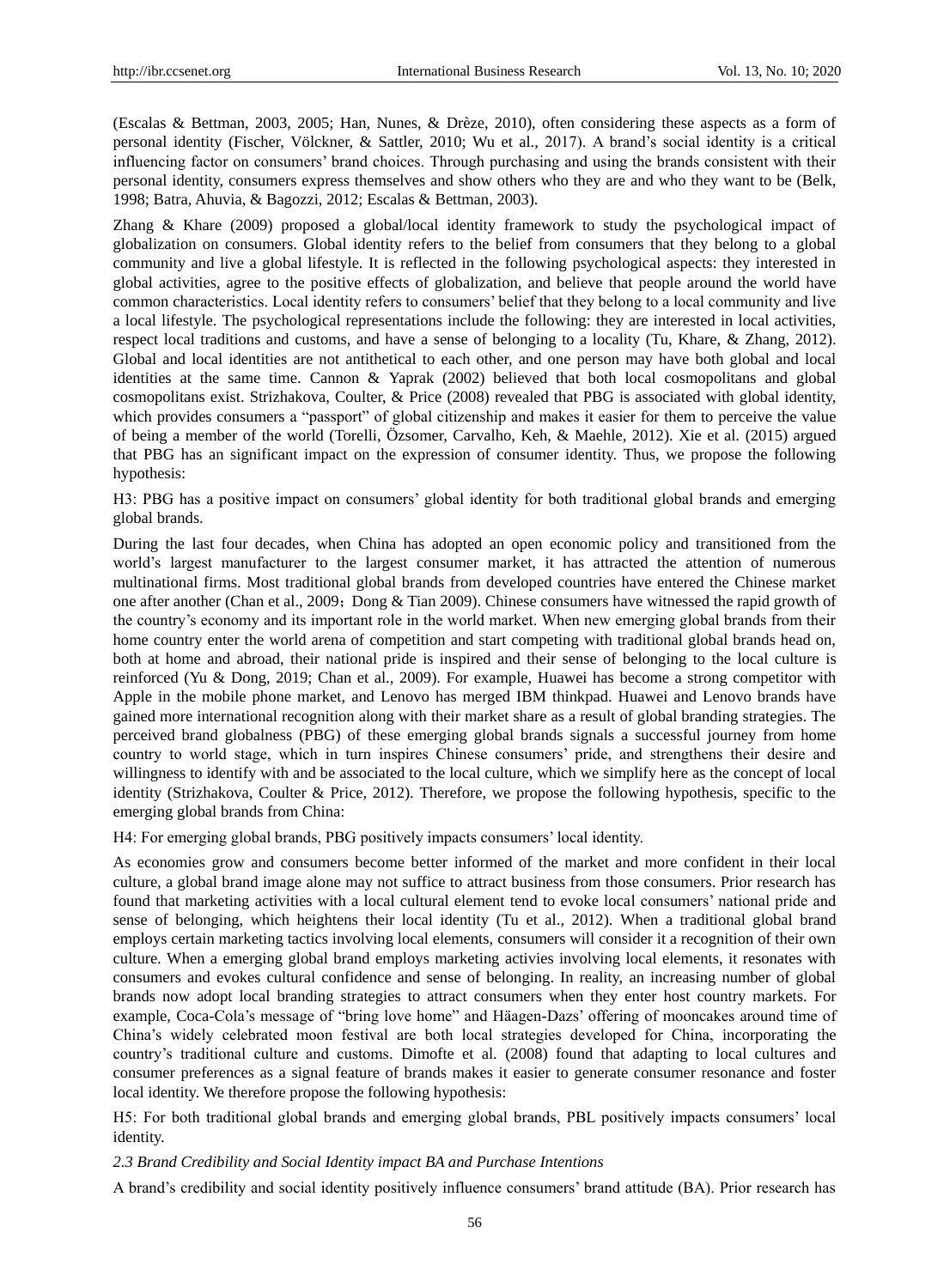shown that global brands enjoy higher brand reputation and perceived quality, which can evoke a sense of superiority in consumers, hence are more appealing to consumers (Steenkamp et al., 2003). These studies proposed two pathways for global brands to influence consumers' BA and purchase intentions. One pathway is through brand quality and functionality, in that many global brands exhibit superior brand quality resulting in brand credibility which positively influence consumers' brand attitude and purchase intention (Erdem & Swait, 1998; Erdem et al., 2006; Swait & Erdem, 2007). Another pathway is through the psychological impact of a brand's social value, consumers' local and global identities, generated by global brands, can affect BA and purchase intentions (Zhang & Khare, 2009; Xie et al., 2015). Thus, we propose the following hypotheses:

H6: Brand credibility positively impacts consumers' BA.

H7: Consumers' global identity positively impacts their BA.

H8: Consumers' local identity positively impacts their BA.

H9: BA positively impacts brand purchase intentions.

Based on the preceding discussion, the theoretical framework of this study is established, as shown in Fig. 1.



Figure 1. Factors Influencing Consumers' Attitudes Toward the Two Types of Global Brands

Note: Paths indicated by a solid line apply to both traditional and emerging global brands. The dotted line pathway applies only to emerging global brands.

## **3. Methodology**

## *3.1 Variable Measurements*

Most variables used in the study already have well established scales in the existing literature. The control variable, brand familiarity, may affect consumers' purchase intentions (Laroche, Kim, & Zhou, 1996). In addition, since consumers' educational backgrounds, age, gender, and overseas experience may affect their cognition of global brands, hence are treated as control variables. The measurement items used in the study are shown in Table 1.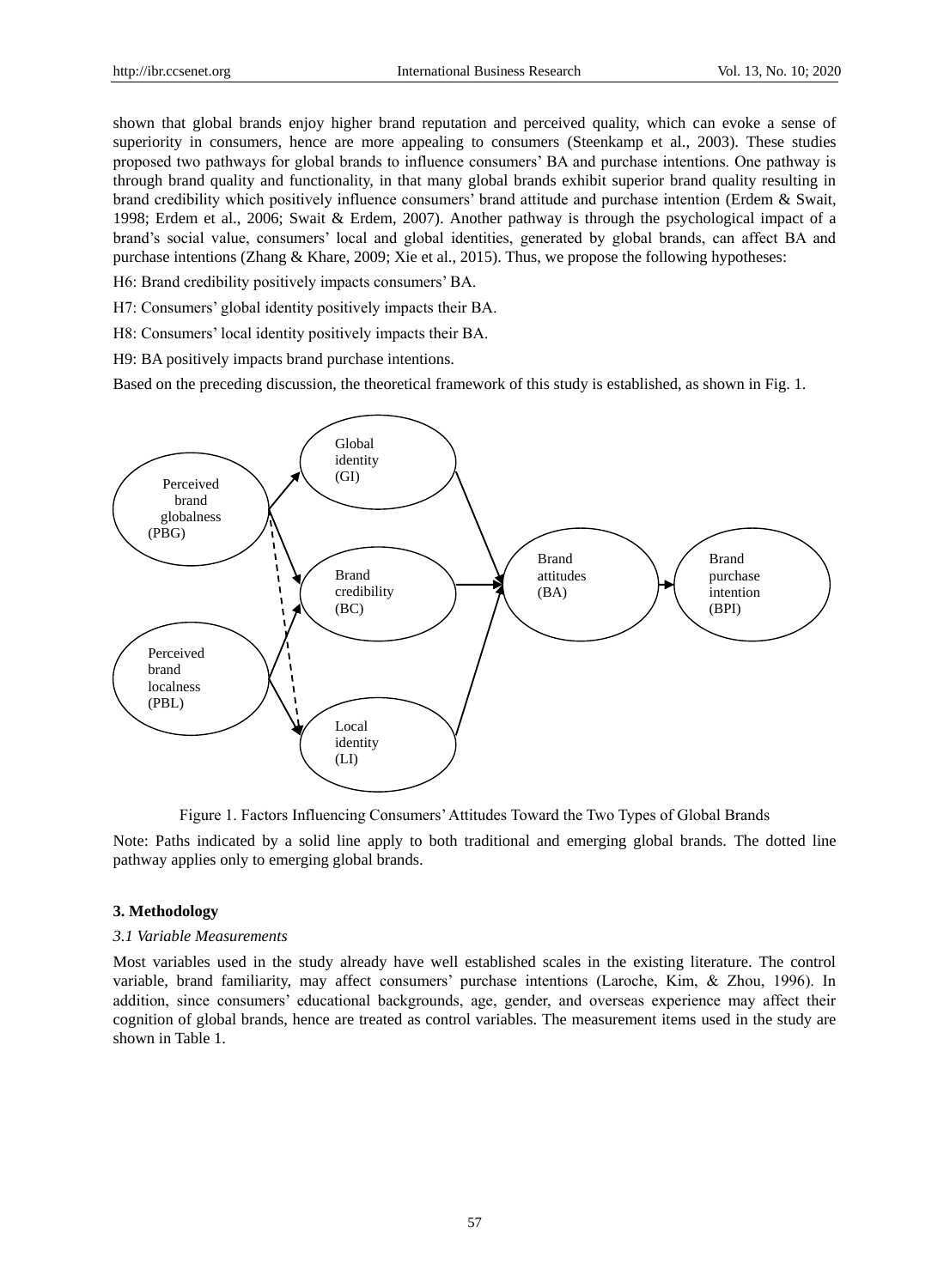| Variables                              | <b>Measurement Items</b>                                                                                                                                                                                                                                                                                                                                                     | Sources                                                   |
|----------------------------------------|------------------------------------------------------------------------------------------------------------------------------------------------------------------------------------------------------------------------------------------------------------------------------------------------------------------------------------------------------------------------------|-----------------------------------------------------------|
| Perceived brand<br>globalness<br>(PBG) | 1) It is a global brand.<br>2) Foreign consumers would purchase the brand.<br>3) The brand can be purchased globally.                                                                                                                                                                                                                                                        | Steenkamp et al., 2003;<br>Xie et al., 2015               |
| Perceived brand<br>localness<br>(PBL)  | 1) This brand includes local improvements according to local consumers'<br>needs.<br>2) Marketing strategies of the brand are localized in China.<br>3) This brand can be purchased across China.<br>4) This brand's marketing activities cater to local cultures and consumer<br>preferences.                                                                               | Steenkamp et al., 2003                                    |
| Global identity<br>(GI)                | 1) Purchasing this brand makes me feel like I have become a part of the<br>global culture of consumption.<br>2) Purchasing this brand makes me feel like I have become a global<br>citizen.<br>3) Purchasing this brand makes me feel like I am linked to the world.<br>4) Purchasing this brand arouses a sense of belonging to the global<br>culture of consumption in me. | Strizhakova & Coulter.<br>2015; Tu, et al., 2012          |
| identity<br>Local<br>pride<br>(LIP)    | 1) Advertisements and other marketing activities of this brand arouse<br>national pride in me.<br>2) Advertisements and other marketing activities of this brand make me<br>feel really good to be a member of my home country.<br>3) Advertisements and other marketing activities of this brand arouse a<br>sense of belonging to my home country.                         | Tu et al., 2012                                           |
| <b>Brand</b><br>credibility<br>(BC)    | 1) This brand's product announcements are credible.<br>2) The brand name is credible.<br>3) Products of the brand are consistent with their commitments.                                                                                                                                                                                                                     | Erdem & Swait, 2004                                       |
| <b>Brand</b> attitudes<br>(BA)         | 1) This brand is excellent.<br>2) I have positive comments about the brand.<br>3) I like this brand.                                                                                                                                                                                                                                                                         | Steenkamp et al., 2003                                    |
| Brand purchase<br>intention<br>(BPI)   | 1) I would consider this brand.<br>2) I would choose this brand.<br>3) I'd like to try the brand's new products.                                                                                                                                                                                                                                                             | Dodds, Monroe, &<br>Grewal, 1991; Petrevu &<br>Lord, 1994 |
| <b>Brand</b><br>familiarity<br>(BF)    | 1) I'm familiar with this brand.<br>2) I know the brand.<br>3) I see advertisements about the brand frequently.<br>4) People around me all know this brand.                                                                                                                                                                                                                  | Steenkamp et al., 2003                                    |

## Table 1. Variables and Measurement Items

# *3.2 Data Collection*

To make the findings more generalizable, industry coverage and brand representativeness were taken into consideration when sample brands were selected (Steenkamp et al., 2003). Based on the performance of Chinese brands in the international market, we chose the food and beverage industry and electronics and appliance industry as subject of study, as there are local brands that grew into global brands in both industries. From each industry, we selected well-known global Chinese brands, one of traditional global brand and one of emerging global brand. The final brand set includes: Coca-Cola, Apple, Samsung, and Philips (traditional global brands); Tsingtao Brewery, Huawei, Lenovo, and Haier (emerging global brands).

For data collection, we employed a mulit-site, purposive sampling method. In hope of sampling respondents from Chinese consumers who are interested in and familiar with global brands, we selected all four of the Tier-1 cities which are known for their economic development and international exposure. Following is a brief discussion of the Chinese city tier system.

The Chinese city tier system is a hierarchical classification of [cities](https://en.wikipedia.org/wiki/List_of_cities_in_China) in mainland China, which is commonly known and used among Chinese consumers, media, and businesses, though never officially recognized by any government agency. The classification is based on differences in consumer behavior, income level, population size, exposure to international culture and businesses, infrastructure, employment opportunities, as well as business opportunities. The first tier cities include: Beijing, Shanghai, Guangzhou, and Shenzhen, which are known as the most developed cities in the country, where most affluent and sophisticated consumers reside. Consumers in those cities possess all the ideal characteristics as samples for our study.

The main customer base in these cities are young and middle-aged professionals who are familiar with foreign (traditional) global brands and who also witnessed the booming of local brands in China's market. We hired a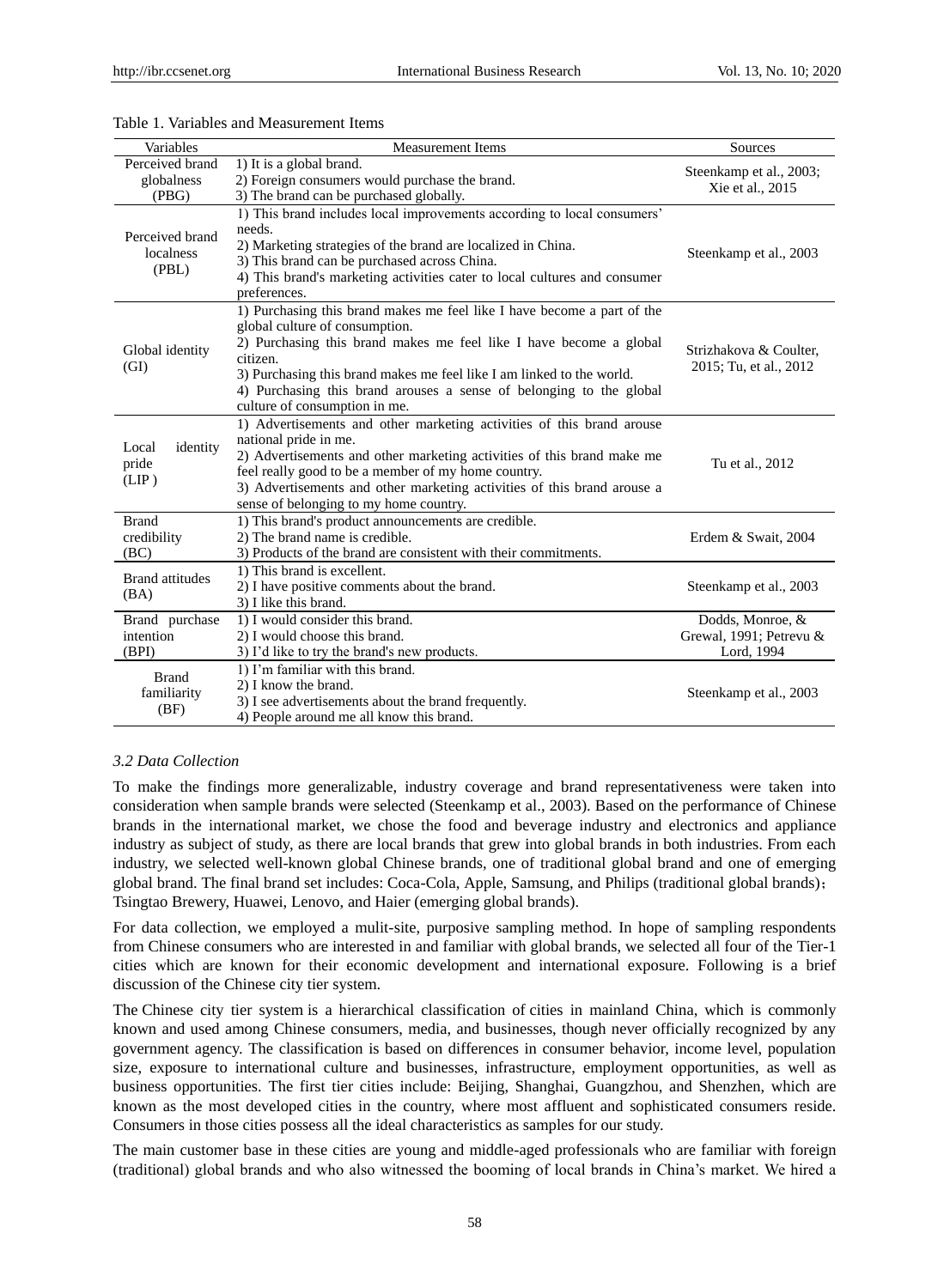national market research company to conduct data collection. They sampled from those four cities mentioned above which resulted in 520 qualified subjects who completed our survey online, producing 260 completed questionnaires on traditional and 260 on emerging global brands. We offered incentive of 30 yuan RMB for each completed survey.

After questionnaires with missing data were excluded, 464 valid responses were obtained, comprising 226 questionnaires on emerging global brands and 238 on traditional global brands. Among the respondents, males constituted 53.0% and females constituted 47.0%, a ratio close to China's overall population ratio of male/female (51.2% to 48.8%), as indicated by the latest census published by National Bureau of Statistics of the People's Republic of China. Respondents aged 18–45 years, constituting 92.9% of the sample, and are part of a young and middle-aged consumer group with active consumption. They generally had a higher level of education, and 47.6% of them had experience of traveling/living overseas, which resulted in the ability to indedently identify and evaluate global brands.

#### **4. Analysis and Findings**

#### *4.1 Model Estimation and Construct Validity*

Before testing the hypotheses, we examined a correlation matrix of the composite scales for the key constructs and construct validity (See Table 2). Most of correlations were consistent with relationships' expectation. The mean for brand familiarity was 5.53, indicating that the subjects were familiar with the test brands. Mean values of BA, brand purchase intention, and other variables were greater than 4, indicating that the study's respondents had positive attitudes toward global brands.

In terms of content validity, the theoretical model, variables, and evaluation items used in this study were based on detailed and accurate results of previous research and supported by numerous empirical studies. Regarding construct validity, a structural equation model was established using AMOS 21.0 for confirmatory factor analysis. The factor loading coefficients of structural variables corresponding to the evaluation items were greater than 0.8. Average variance extracted (AVE) of all structural variables were greater than 0.5, and composite reliability (CR) were greater than 0.8, indicating that the observational variable could explain the structural variables and that the questionnaire had good construct validity. The overall goodness-of-fit indexes of the structural equation model were acceptable: GFI-0.892, RMSEA-0.064, and NFI, TLI, and CFI were all above 0.9.

|            | <b>PBG</b> | PBL    | GI     |        | BС     | BA     | BPI | M(SD)      | AVE  | CR   |
|------------|------------|--------|--------|--------|--------|--------|-----|------------|------|------|
| <b>PBG</b> |            |        |        |        |        |        |     | 5.74(1.25) | 0.82 | 0.90 |
| PBL        | .03        |        |        |        |        |        |     | 5.17(1.75) | 0.75 | 0.89 |
| GI         | .48*       | $.16*$ |        |        |        |        |     | 4.32(2.00) | 0.87 | 0.85 |
| LI         | $.18*$     | $.56*$ | .02    |        |        |        |     | 4.15(1.22) | 0.93 | 0.91 |
| BC         | $.32*$     | $.30*$ | $.19*$ | $.12*$ |        |        |     | 5.26(1.41) | 0.76 | 0.86 |
| ΒA         | $.31*$     | $.35*$ | $.27*$ | $.32*$ | $.45*$ |        |     | 4.94(2.03) | 0.79 | 0.92 |
| BPI        | $.34*$     | $.27*$ | $.32*$ | $.28*$ | $.32*$ | $.56*$ |     | 5.06(1.20) | 0.80 | 0.88 |

Table 2. Correlations and Descriptive Statistics of Key Constructs

\*Correlation is significant at the .01 level (two-tailed tests)

#### *4.2 Analysis of Path Coefficients*

The test results of path coefficients are shown in Table 3. All the path coefficients were significant for both brand types (All path coefficients were significant at the 0.001 level, except for the influence path from global identity to BA for emerging global brands, where the significance level was 0.01). All the hypotheses were fully validated. One difference between emerging and traditional global brands is that the PBG of emerging global brands positively impacts consumers' local identity because the positive energy brought by domestic brands going global arouses patriotism and local identity in consumers.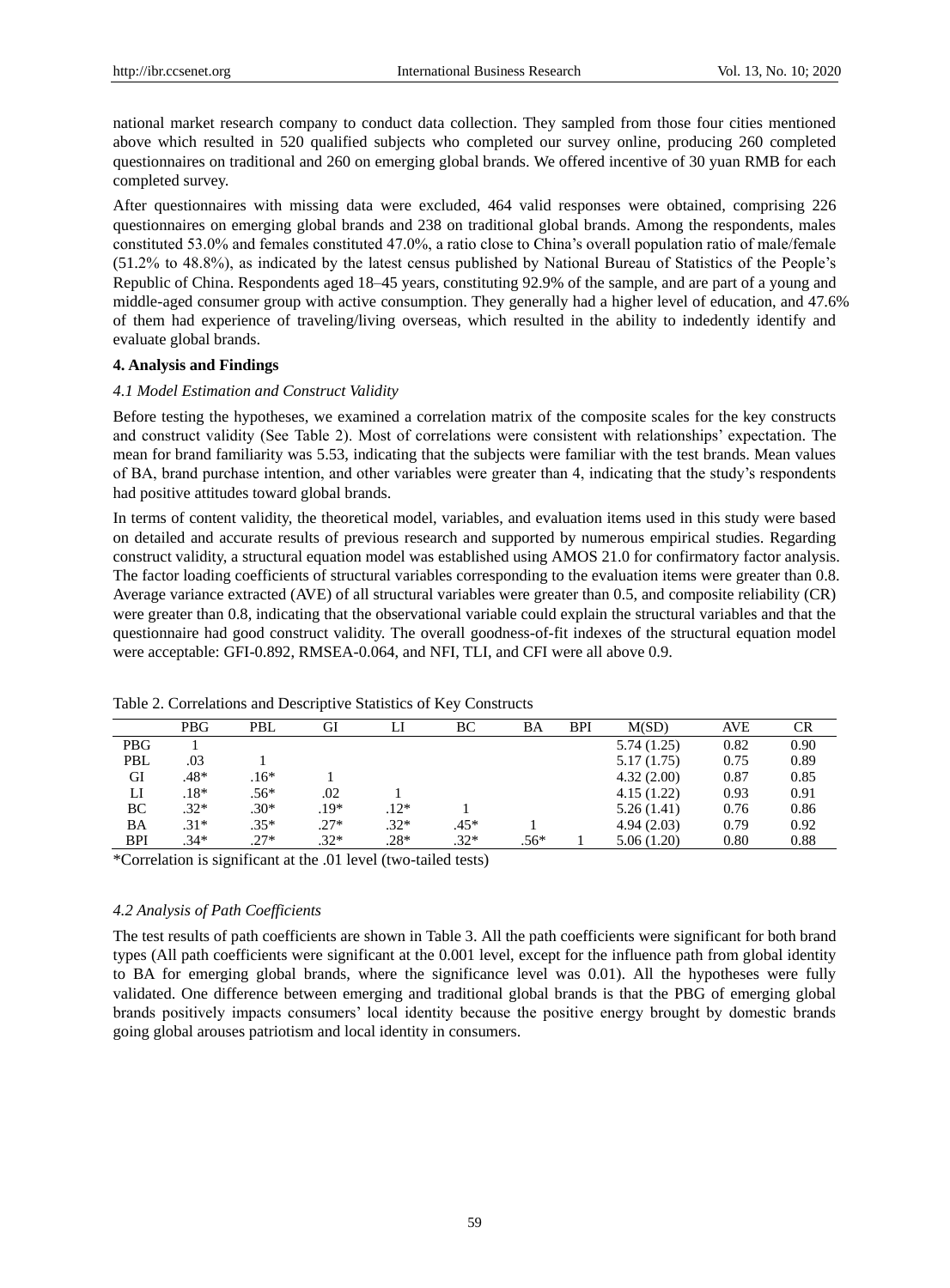|                                                           |                   | Traditional   | Emerging      |  |  |
|-----------------------------------------------------------|-------------------|---------------|---------------|--|--|
| Paths in the Structural Equation Model                    | <b>Hypothesis</b> | Global Brands | Global Brands |  |  |
| Perceived brand globalness→Brand credibility              | H1                | $0.481***$    | $0.288***$    |  |  |
| Perceived brand localness $\rightarrow$ Brand credibility | H <sub>2</sub>    | $0.217***$    | $0.674***$    |  |  |
| Perceived brand globalness $\rightarrow$ Global identity  | H <sub>3</sub>    | $0.374***$    | $0.437***$    |  |  |
| Perceived brand localness $\rightarrow$ Local identity    | H4                | $0.371***$    | $0.705***$    |  |  |
| Brand credibility $\rightarrow$ BA                        | H <sub>5</sub>    | $0.673***$    | $0.381***$    |  |  |
| Global identity $\rightarrow$ BA                          | H6                | $0.213***$    | $0.083**$     |  |  |
| Local identity $\rightarrow$ BA                           | H7                | $0.205***$    | $0.708***$    |  |  |
| $BA \rightarrow$ Brand purchase intention                 | H <sup>8</sup>    | $0.877***$    | $0.803***$    |  |  |
| Perceived brand globalness $\rightarrow$ Local identity   | H9                |               | 0.193         |  |  |

#### Table 3. Parameter Estimates (Standardized Structural Coefficients)

Note: \*\*\*means P<.001, \*\* means P<.01

#### *4.3 Comparative Analysis of Path Coefficients for the Two Types of Global Brands*

4.3.1 Influence of Perceived Brand Globalness and Perceived Brand Localness on BA and Purchase Intentions

Table 4 shows the overall influence of PBG and PBL on BA and purchase intentions. When a consumer purchases a traditional global brand, the brand's PBG has greater impact than its PBL; when an emerging global brand is purchased, PBL has a greater impact. Thus, while traditional global brands have constantly promoted localization in host countries and emerging global brands have been pushing globalization, the significant factor influencing the attitudes and purchase intention of consumers in emerging markets is PBL, whether for purchasing traditional or emerging global brands. Especially for emerging global brands, PBL has a far greater influence on consumers' BA than PBG. Therefore, while promoting globalization, emerging global brands should continue to strengthen their PBL in host countries.

On the other hand, for traditional global brands trying to market in destination countries (markets), such as Coca Cola in China, it PBG is still a significant factor influencing consumers' BA  $(0.403>0.222; 0.353>0.195)$ , hence those brands should pursue a more comprehensive strategy instead of pushing for PBL alone. This finding is the opposite to the commonly believed opinion that global brands should pursue localization. We recommend that traditional global brands should maintain their PBG while trying to adapt to local culture and appeal to local customers.

| Paths                                                  | Traditional<br>Global Brands | Emerging<br>Global Brands |
|--------------------------------------------------------|------------------------------|---------------------------|
| Perceived brand globalness $\rightarrow$ BA            | 0.403                        | 0.283                     |
| Perceived brand globalness→Brand purchase<br>intention | 0.353                        | 0.227                     |
| Perceived brand localness $\rightarrow$ BA             | 0.222                        | 0.756                     |
| Perceived brand localness→Brand purchase<br>intention  | 0.195                        | 0.607                     |

Table 4. Influence of Perceived Brand Globalness and Perceived Brand Localness on BA and Purchase Intentions (Path Coefficients)

4.3.2 How Perceived Brand Globalness and Perceived Brand Localness Influence BA

Table 5 shows the paths ofinfluence from perceived brand globalness and perceived brand localness on brand attitude  $(BA)$ . A comparative analysis indicates that, when consumers are purchasing traditional global brands, PBG and PBL influence consumers' brand attitudes through improving brand credibility. A plausible explanation is, traditional global brands have long been symbols of quality and prestige. Their products, produced under high-quality standards and consistent production processes, are sold around the world, hence they represent high brand credibility. Therefore, brand credibility is an important factor that drives consumers to purchase traditional global brands. Even enhancing brands' PBL works through improving brand credibility instead of through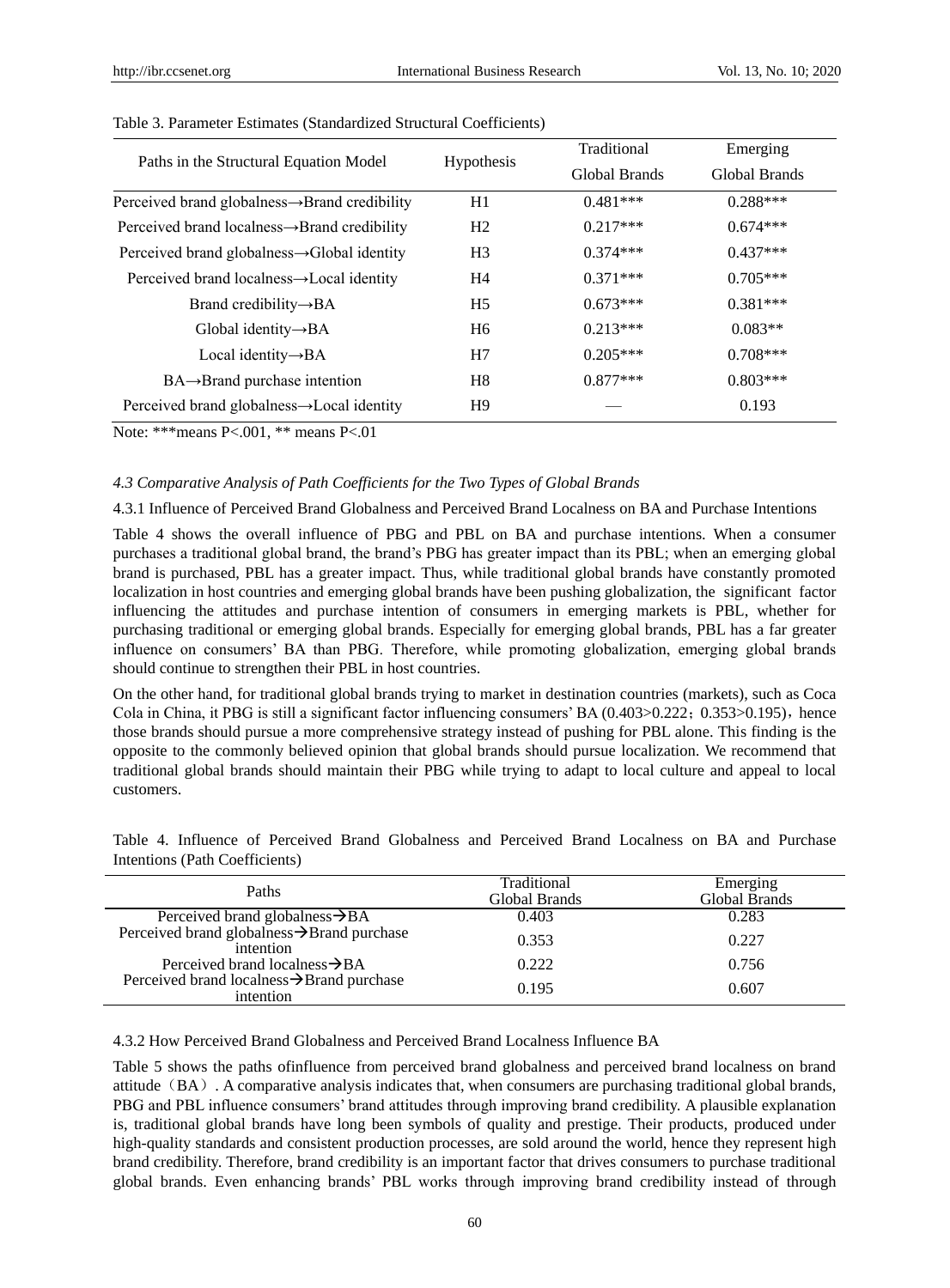arousing consumers' local identity, to affect BA. For example, after seeing Coca-Cola's message of "bring love home," which permeates traditional Chinese culture, Chinese consumers' first reaction is trusting this brand and appreciating its effort to appeal to the local culture, then feel a sense of local identity. In other words, the PBL of traditional global brands has a weak impact on consumers' local identity.

When consumers purchase emerging global brands, PBG positively impacts consumers' local identity and brand credibility simultaneously, and further enhance their BA. PBL brings out consumers' positive BA by improving their local identity. As emerging global brands are having greater impact in the global market, consumers' national pride and local identity are aroused. Meanwhile, PBG enhances consumers' trust in local brands. Compared with PBG, PBL is more likely to enhance consumers' local identity, while contributing less to brand credibility.

|               |  |  |  | Table 5. Paths of Influence from Perceived Brand Globalness/Perceived Brand Localness to BA (Path |  |  |  |
|---------------|--|--|--|---------------------------------------------------------------------------------------------------|--|--|--|
| Coefficients) |  |  |  |                                                                                                   |  |  |  |

| Perceived brand globalness $\rightarrow$ BA         | Traditional<br>Global Brands | Emerging<br>Global Brands |
|-----------------------------------------------------|------------------------------|---------------------------|
| Through global identity                             | 0.080                        | 0.036                     |
| Through brand credibility                           | 0.324                        | 0.110                     |
| Through local identity                              | NA                           | 0.137                     |
| Perceived brand localness $\rightarrow$ BA          | Traditional<br>Global Brands | Emerging<br>Global Brands |
|                                                     | 0.076                        | 0.499                     |
| Through local identity<br>Through brand credibility | 0.146                        | 0.257                     |

## 4.3.3 Influence of Global Identity, Local Identity, and Brand Credibility on BA

A comparative analysis of the influence of a brand's credibility and social identity on BA shows the following: 1) for traditional global brands, brand credibility has the greatest impact on consumers' BA, explaining 67.3% of their changes; 2) for emerging global brands, local identity has the greatest impact on consumers' BA, explaining 70.8% of their changes. Thus, product quality, reliability, and other objective factors play a greater role in consumer purchases of traditional global brands, while the psychological factor of local identity plays a more important role in the purchase of emerging global brands. This finding indicates that in today's global business environment, while traditional global brands are still symbols of high quality, an emerging global brand can appeal to consumers by inspiring/inciting local identity. Moreover, between the two psychological factors, global identity has little influence on consumers' attitudes toward emerging global brands. This indicates that consumers do not expect to project their global identity by purchasing emerging global brands. Instead, they place high value on a brand's credibility and strong local identity, resulting from its PBG. Brand credibility and local identity are significant variables that motivate consumers to purchase emerging global brands.

# **5. Conclusions and Discussion**

With the rapid growth of emerging global brands, consumers' attitudes toward traditional global brands from developed markets and emerging global brands from developing markets are changing quietly. This study used a sample from the consumers in China, the world's largest developing country. It found that in addition to the well researched and already established (by previous research) factor of perceived brand globalization, perceived brand localness has become an important factor in influencing consumers' brand attitudes. Both factors influence consumers' BA and purchase intention through influencing a brand's credibility and social (including global and local) identities. The influencial factors and pathways toward brand attitudes are different for the two types of global brands. For traditional global brands, PBG has a greater impact, while PBL is more significant for emerging global brands. The former affects consumers brand attitudes primarily through improving brand credibility, while the latter influence consumers' brand attitudes through inciting their local identities.

#### *5.1 Theoretical Contributions*

The theoretical contributions of this paper are as follows. First, perceived brand globalization is studied here based on its country of origin. Previously, global brands were primarily tied to the developed countries which were globalized relatively early. As more brands from emerging markets enter the global stage as global brands, the competitive landscape of global brands has changed, which causes consumers' perception of global brands to be more complicated. By dividing global brands into traditional global brands from the developed countries and emerging global brands from the developing countries, we can better understand the evolution of consumers'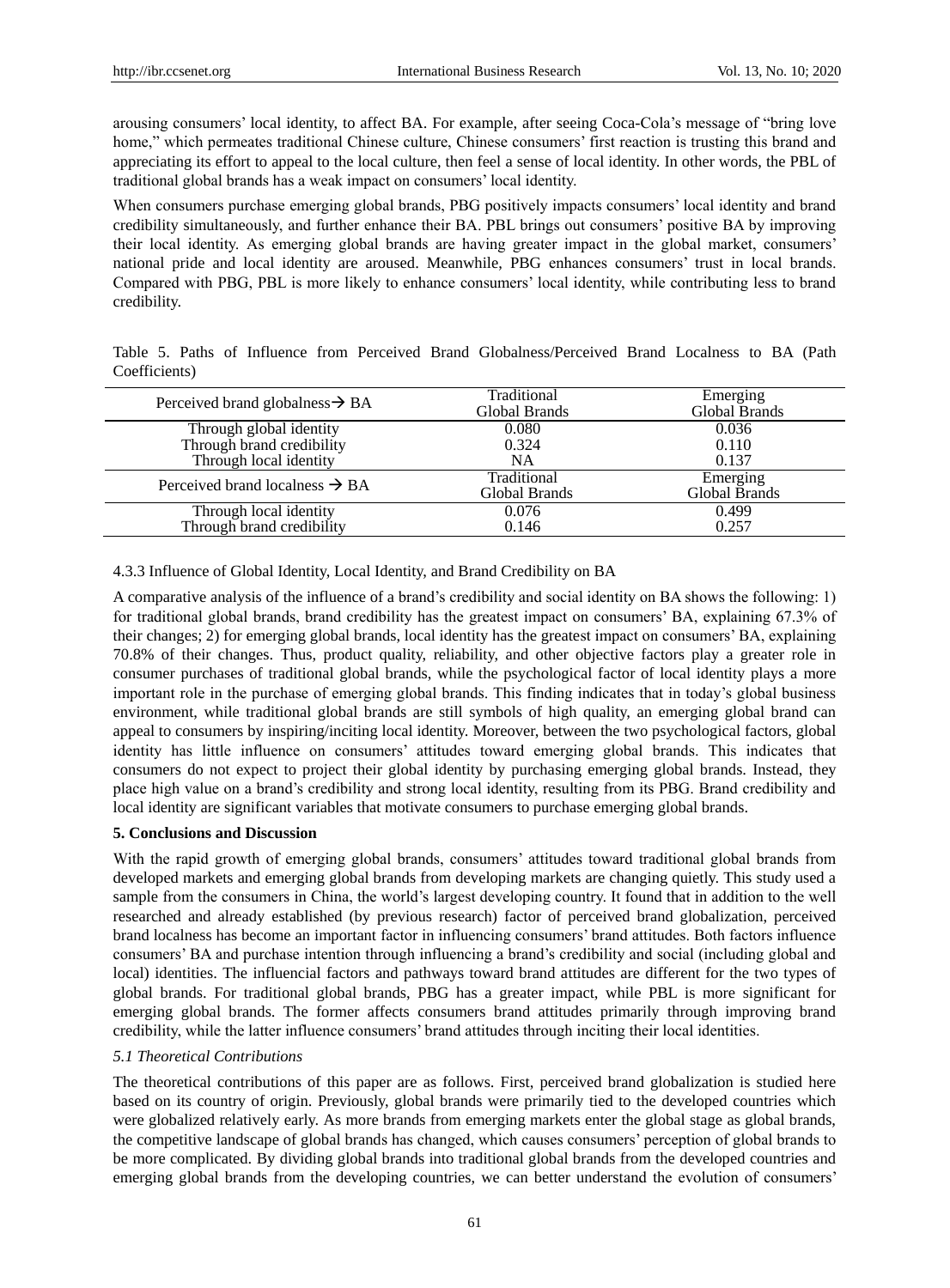perceptions of global brands during the dynamic development of economic globalization. This method responds to the marketing literature's call for research of global brands with consideration of the brands' origin (Balabanis & Diamantopoulos, 2011). This research confirmed the different factors and pathways of influencing brand attitudes for the traditional and emerging global brands, which underscores the importance of studying the global brand perception while separating the brands based on their country of origin in the new competitive landscape.

Second, this paper enriches the brand social identity theory. Economic globalization has influenced consumer cultures and brand social identity in all countries. This research studies global brands in the context of of new competitive environment, and analyzes how consumers establish their identity through global brands under thedual influence of global consumption culture and national prideThe results indicate that a more accurate understanding of global brand social identity can be obtained by dividing brand identity into two parts: global identity and local identity.

## *5.2 Practical Implications*

This study looks into global brand perception of consumers from emerging markets, under the new competitive business environment where local brands grow into global brands, hence provides managerial implications for global brand managers to help enhance their brand strategies.

#### 5.2.1 Implications for Managers of Traditional Global Brands in Destination Country

For a long time, managers of traditional global brands who have entered a new market have been troubled by questions such as: should they adopt a localized or a globalized strategy? What features and characteristics of brands and products should be highlighted in marketing campaigns to attract more consumers? Findings from our research provide answers to these questions. First, although a local strategy has a positive impact on consumers' attitudes toward traditional global brands, its impact is limited, with the influence coefficient of PBL on consumers' BA at only 0.222. PBG is still the critical variable that influences consumers' BA. Its influence is almost twice as large as that of PBL. This is because PBG can significantly improve consumers' trust in the brands and inspire a global identity. Second, traditional global brands should focus more on product quality and credibility. This study found that when consumers purchase traditional global brands, brand credibility has the greatest influence on their BA, even greater than psychological factors such as global and local identities. Thus, reliable product quality of traditional global brands is the most attractive factor to consumers. High quality and brand credibility have always been the basis for traditional global brands' success. With intensifying competition, foreign brands are no longer symbols of high quality, as it's occasionally reported that fake, low quality foreign-sourced products are found in the market. As a result, consumers have become more cautious when making purchases, and they make their purchase decisions by comparing product quality and features among various brands. As consumers' focus shifts to products themselves, foreign global brands should advertise their product performance more actively to create a good corporate image and improve consumers' brand favorability.

5.2.2 Implications for Managers of Emerging Global Brands in Home Country

After entering the international market, the key issue facing emerging global brands is whether to follow the steps of traditional global brands by reinforcing PBG or explore local elements to strengthen their brands' local identity. The findings of this study indicate that local identity significantly impacts consumers' purchases of emerging global brands. Local identity is influenced by PBG and PBL simultaneously. Therefore, emerging global brands should integrate globalization and localization strategies to enhance consumers' local identity. For example, they could highlight brands' presence in international markets to enhance consumers' national pride, or connect the brands with symbols of local culture to inspire consumers' sense of national belonging and local identity.

#### *5.3 Limitations and Future Research*

Limitations of our research lie in the selection of sample brands and subjects. In this study, brands were categorized roughly as either domestic or foreign global brands. This classification ignores the influence of consumers' attitudes towards different countries on their brand attitudes. The research participants in our study are consumers from China, which might limit the genernalizability of our findings. It is yet to be ascertained as whether these findings apply to consumers in other emerging markets.

Future research can explore the following issues. First, how country of origin of different global brands impact consumers' purchase of global brands. Take the Chinese consumers as an example, they are likely to boycott Japanese goods and hold a negative attitudes toward Japanese brands as a result of the influence of historical events. On the other hand, the Chinese consumers might have a positive attitude toward Amercain brands because they admire American heroism and individualist culture By exploring the impact of country of origin on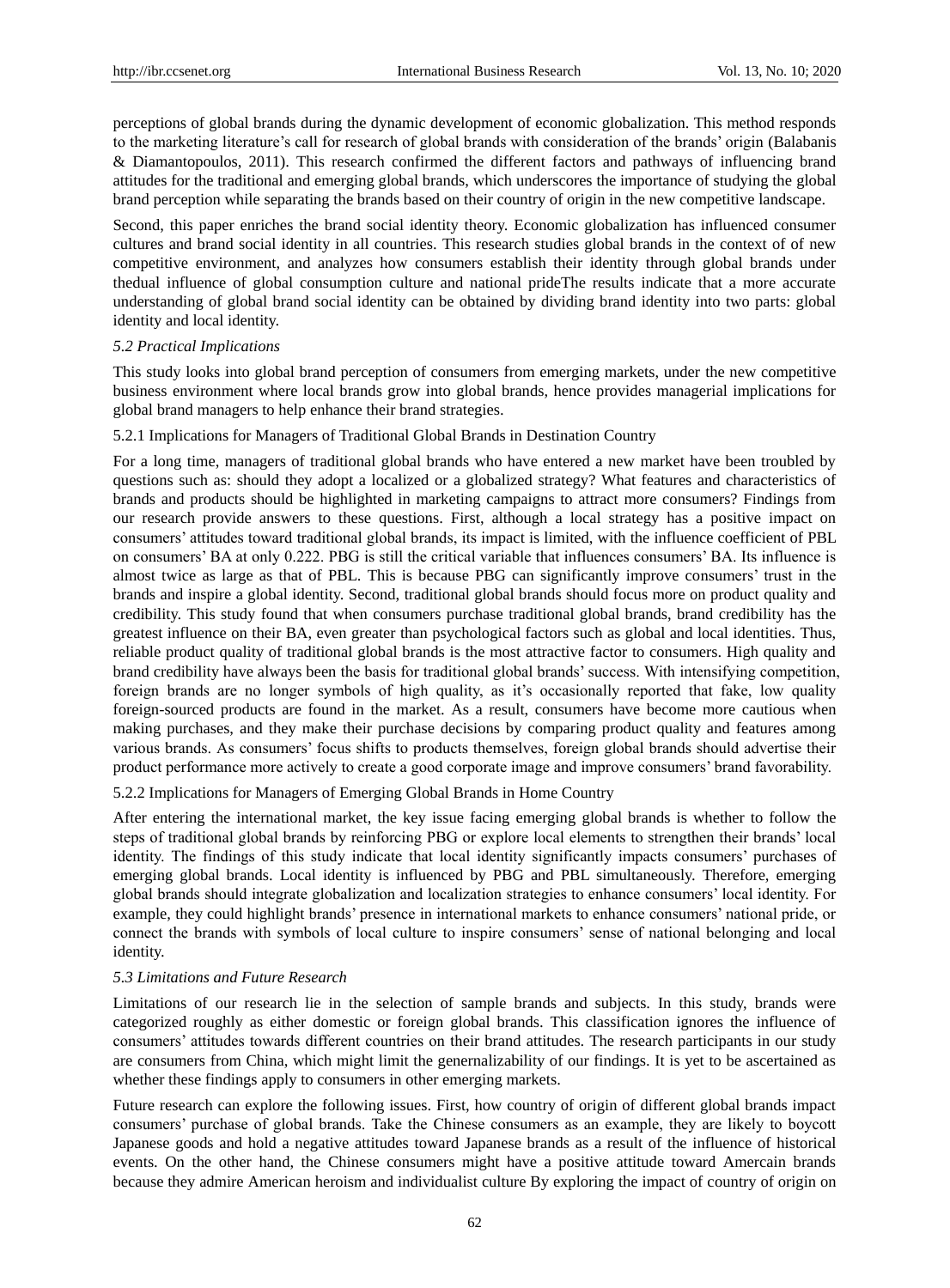consumers' brand attitude, future research will help us identify whether a brand's globalness or its country of origin would be a more important factor to influence brand attitudes.

Second, in-depth studies of the internal components of a brand's social identity and credibility should be conducted. This would include, for example, product quality, brand reputation, and corporate image. How do these factors affect brand credibility? How do consumers' global and local identities differ for global brands from different countries?

Lastly, further study can explore factors influencing consumers' global brand purchase intentions in different emerging markets. This paper only investigated the attitudes of Chinese consumers toward Chinese and traditional global brands, neglecting other emerging markets. With accelerating globalization, many global brands from other emerging countries have become increasingly influential. For example, the economic strength of India, Brazil, South Africa, and other countries is growing rapidly. These countries have significant difference from China in aspects of level of openness, national history and culture. Factors influencing consumers' BA and purchase intentions may also differ. These distinctions may lead to different results in an emerging market study even if the same theoretical model is used.

# **Acknowledgements**

This paper was funded by the National Natural Science Foundation of China (no. 71272026).

## **References**

- Balabanis, G., & Diamantopoulos, A. (2011). Gains and Losses from the Misperception of Brand Origin: The Role of Brand Strength and Country-of-Origin Image. *Journal of International Marketing, 19*(2), 95-116. https://doi.org/10.1509/jimk.19.2.95
- Batra, R., Ahuvia, A., & Bagozzi, R. P. (2012). Brand love. *Journal of Marketing, 76*(2), 1-16. https://doi.org/10.1509/jm.09.0339
- Belk, R. W. (1998). Multimedia Consumer Research. *Representation in Consumer Research*, London: Routledge, 308, 338.
- Berger, J., & Heath, C. (2007). Where Consumers Diverge from Others: Identity Signaling and Product Domains. *Journal of Consumer Research, 34*(2)*,* 121-134. https://doi.org/10.1086/519142
- Cannon, H. M., & Yaprak, A. (2002). Will the Real-World Citizen Please Stand up! The Many Faces of Cosmopolitan Consumer Behavior. *Journal of International Marketing, 10*(4), 30-52. https://doi.org/10.1509/jimk.10.4.30.19550
- Chan, T. S., Cui, G., & Zhou, N. (2009). Competition Between Foreign and Domestic Brands: A Study of Consumer Purchases in China. *Journal of Global Marketing, 22*(3), 181-197. https://doi.org/10.1080/08911760902845015
- Clow, K. E., & Baack, D. (2016). *Integrated Advertising, Promotion, and Marketing Communications* (7th ed.). Boston: Pearson.
- Dimofte, C. V., Johansson, J. K., & Ronkainen, I. A. (2008). Cognitive and Affective Reactions of US Consumers to Global Brands. *Journal of International Marketing, 16*(4)*,* 113-135. https://doi.org/10.1509/jimk.16.4.113
- Dodds, W. B., Monroe, K. B., & Grewal, D. (1991). Effects of Price, Brand, and Store Information on Buyers' Product Evaluations. *Journal of marketing research, 28*(3), 307-319. https://doi.org/10.1177/002224379102800305
- Dong, L., & Tian, K. (2009). The Use of Western Brands in Asserting Chinese National Identity. *Journal of Consumer Research, 36*(3), 504-523. https://doi.org/10.1086/598970
- Erdem, T., & Swait, J. (1998). Brand Equity as a Signaling Phenomenon. *Journal of consumer Psychology, 7*(2), 131-157. https://doi.org/10.1207/s15327663jcp0702\_02
- Erdem, T., & Swait, J. (2004). Brand Credibility, Brand Consideration, and Choice. *Journal of consumer research, 31*(1)*,* 191-198. https://doi.org/10.1086/383434
- Erdem, T., Swait, J., & Valenzuela, A. (2006). Brands as Signals: A cross-country Validation Study. *Journal of Marketing, 70*(1), 34-49. https://doi.org/10.1509/jmkg.2006.70.1.34
- Escalas, E. J., & Bettman, J. R. (2003). You Are What They Eat: The Influence of Reference Groups on Consumers' Connections to Brands. *Journal of Consumer Psychology, 13*(3)*,* 339-348.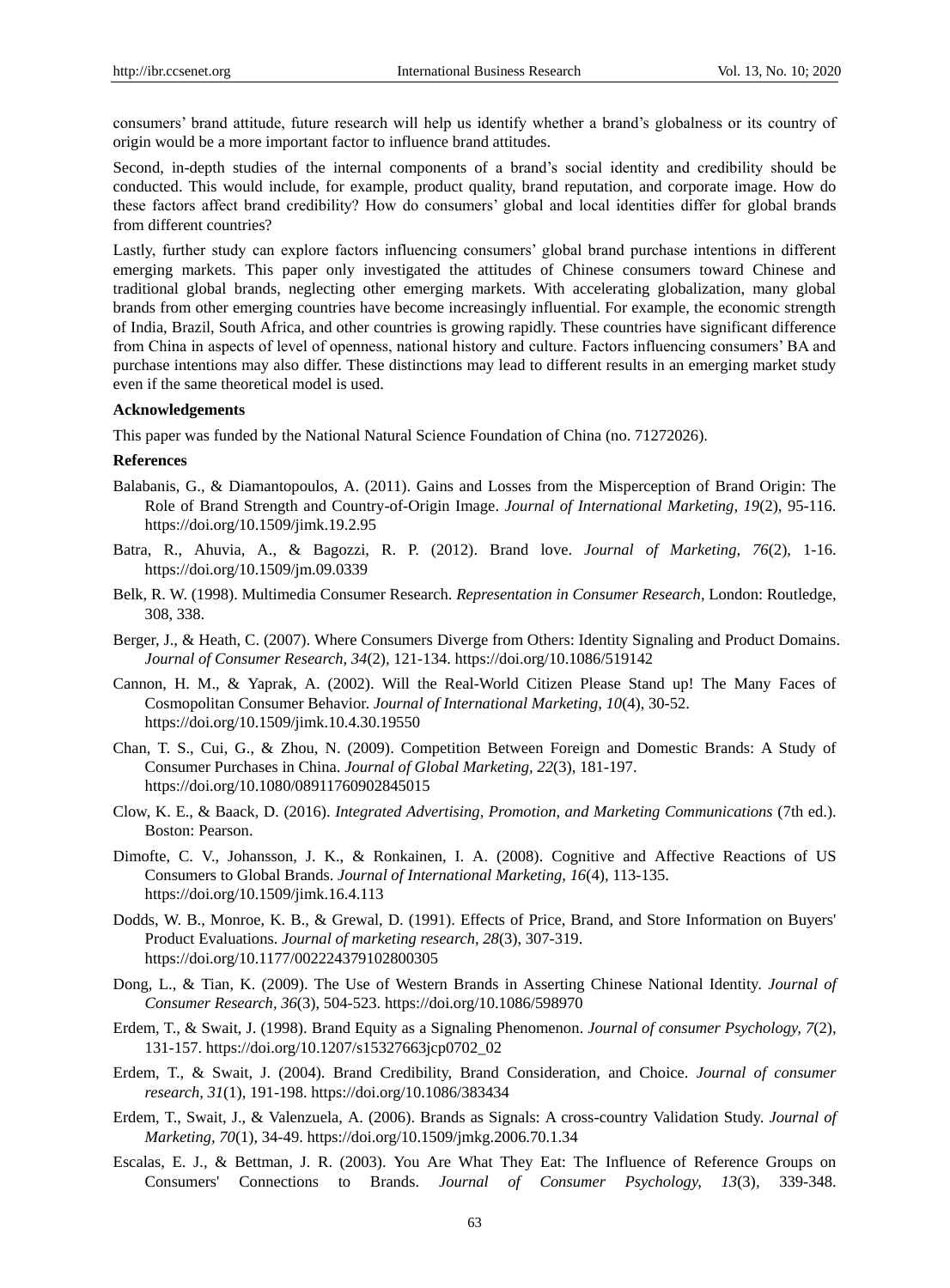https://doi.org/10.1207/S15327663JCP1303\_14

- Escalas, E. J., & Bettman, J. R. (2005). Self-Construal, Reference Groups, and Brand Meaning. *Journal of Consumer Research, 32*(3)*,* 378-389. https://doi.org/10.1086/497549
- Fischer, M., Völckner, F., & Sattler, H. (2010). How Important Are Brands? A Cross-Category, Cross-Country Study. *Journal of Marketing Research, 47*(5), 823-839. https://doi.org/10.1509/jmkr.47.5.823
- Guo, X. (2013). Living in a Global World: Influence of Consumer Global Orientation on Attitudes toward Global Brands from Developed Versus Emerging Countries. *Journal of International Marketing, 21*(1)*,* 1-22. https://doi.org/10.1509/jim.12.0065
- Guzmán, F., & Paswan, A. K. (2009). Cultural Brands from Emerging Markets: Brand Image across Host and Home Countries. *Journal of International Marketing, 17*(3), 71-86. https://doi.org/10.1509/jimk.17.3.71
- Han, Y. J., Nunes, J. C., & Drèze, X. (2010). Signaling Status with Luxury Goods: The Role of Brand Prominence. *Journal of Marketing, 74*(4), 15-30. https://doi.org/10.1509/jmkg.74.4.015
- Hauser, J. R., & Wernerfelt, B. (1990). An evaluation cost model of consideration sets. *Journal of Consumer Research, 16*(4), 393-408. https://doi.org/10.1086/209225
- Keller, K. L. (2013). *Strategic Brand Management: Building, Measuring, and Managing Brand Equity* (4th ed.). Boston: Pearson.
- Laroche, M., Kim, C., & Zhou, L. (1996). Brand Familiarity and Confidence as Determinants of Purchase Intention: An Empirical Rest in a Multiple Brand Context. *Journal of Business Research, 37*(2), 115-120. https://doi.org/10.1016/0148-2963(96)00056-2
- Özsomer, A., & Altaras, S. (2008). Global Brand Purchase Likelihood: A Critical Synthesis and an Integrated Conceptual Framework. *Journal of International Marketing, 16*(4)*,* 1-28. https://doi.org/10.1509/jimk.16.4.1
- Schuiling, I., & Kapferer, J. N. (2004). Executive Insights: Real Differences between Local and International Brands: Strategic Implications for International Marketers. *Journal of International Marketing, 12*(4), 97-112. https://doi.org/10.1509/jimk.12.4.97.53217
- Steenkamp, J. B., Batra, R., & Alden, D. L. (2003). How Perceived Brand Globalness Creates Brand Value. *Journal of International Business Studies, 34*(1)*,* 53-65. https://doi.org/10.1057/palgrave.jibs.8400002
- Strizhakova, Y., & Coulter, R. A. (2015). Drivers of Local Relative to Global Brand Purchases: A Contingency Approach. *Journal of International Marketing, 23*(1)*,* 1-22. https://doi.org/10.1509/jim.14.0037
- Strizhakova, Y., Coulter, R. A., & Price, L. L. (2008). Branded Products as a Passport to Global Citizenship: Perspectives from Developed and Developing Countries. *Journal of International Marketing, 16*(4)*,* 57-85. https://doi.org/10.1509/jimk.16.4.57
- Strizhakova, Y., Coulter, R. A., & Price, L. L. (2012). The young adult cohort in emerging markets: Assessing their glocal cultural identity in a global marketplace*. Internal Journal of Research in Marketing, 29,* 43-54. https://doi.org/10.1016/j.ijresmar.2011.08.002
- Swait, J., & Erdem, T. (2007). Brand Effects on Choice and Choice Set Formation under Uncertainty. *Marketing Science, 26*(5), 679-697. https://doi.org/10.1287/mksc.1060.0260
- Torelli, C. J., Özsomer, A., Carvalho, S. W., Keh, H. T., & Maehle, N. (2012). Brand Concepts as Representations of Human Values: Do Cultural Congruity and Compatibility between Values Matter? *Journal of Marketing, 76*(4), 92-108. https://doi.org/10.1509/jm.10.0400
- Tu, L., Khare, A., & Zhang, Y. (2012). A Short 8-Item Scale for Measuring Consumers' Local–Global Identity. *International Journal of Research in Marketing*, *29*(1), 35-42. https://doi.org/10.1016/j.ijresmar.2011.07.003
- Wu, Z., Luo, J., Schroeder, J. E., & Borgerson, J. L. (2017). Forms of Inconspicuous Consumption: What Drives Inconspicuous Luxury Consumption in China? *Marketing Theory, 17*(4), 491-516. https://doi.org/10.1177/1470593117710983
- Xie, Y., Batra, R., & Peng, S. (2015). An Extended Model of Preference Formation between Global and Local Brands: The Roles of Identity Expressiveness, Trust, and Affect*. Journal of International Marketing, 23*(1), 50-71. https://doi.org/10.1509/jim.14.0009
- Yu, C., & Dong, L. (2019). Segmentation of young adult consumers in China: a global- local-cultural identity